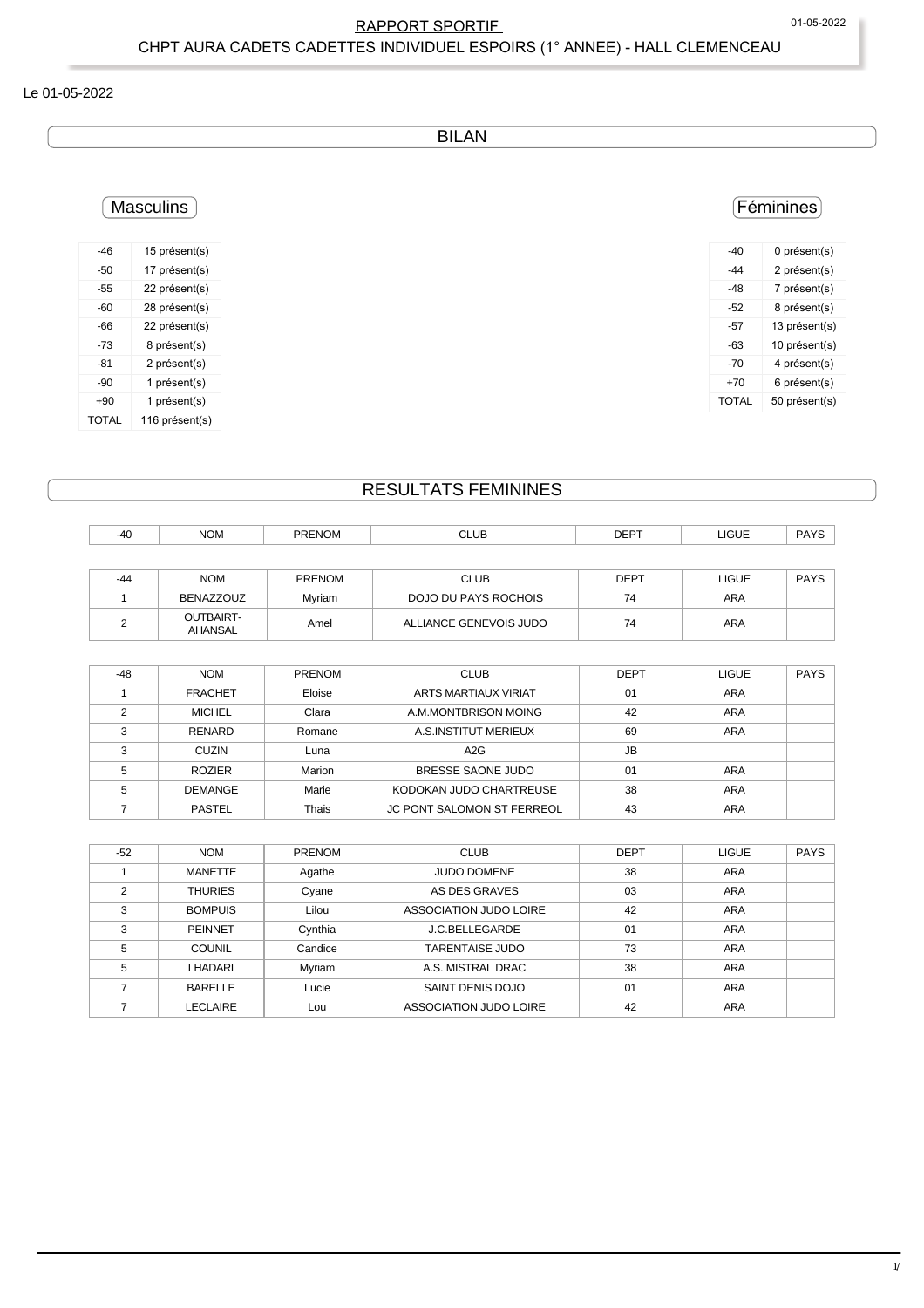#### 01-05-2022

### RAPPORT SPORTIF CHPT AURA CADETS CADETTES INDIVIDUEL ESPOIRS (1° ANNEE) - HALL CLEMENCEAU

| $-57$          | <b>NOM</b>                       | PRENOM  | <b>CLUB</b>               | <b>DEPT</b> | <b>LIGUE</b> | <b>PAYS</b> |
|----------------|----------------------------------|---------|---------------------------|-------------|--------------|-------------|
|                | GONZALEZ                         | Cloe    | ALLIANCE CLUB JUDO 69     | 69          | <b>ARA</b>   |             |
| $\overline{2}$ | GASAN                            | Jessica | J C D ANNEMASSE           | 74          | <b>ARA</b>   |             |
| 3              | <b>JOBLIN</b>                    | Louane  | <b>FLEPP DE COURPIERE</b> | 63          | <b>ARA</b>   |             |
| 3              | <b>BERGERETTI</b>                | Lea     | ALBENS JUDO               | 74          | <b>ARA</b>   |             |
| 5              | <b>ALOF</b>                      | Leonie  | A.S. MISTRAL DRAC         | 38          | ARA          |             |
| 5              | <b>PIERRE</b><br><b>POUVIAUD</b> | Camille | YZEURE JUDO               | 03          | ARA          |             |
|                | <b>MACHADO</b><br><b>RIBEIRO</b> | Eva     | <b>SESL LA MULATIERE</b>  | 69          | ARA          |             |
|                | <b>KACHTOULI</b>                 | Myriam  | <b>DOJO GRENOBLOIS</b>    | 38          | <b>ARA</b>   |             |

| $-63$ | <b>NOM</b>                      | PRENOM  | <b>CLUB</b>                   | <b>DEPT</b> | <b>LIGUE</b> | <b>PAYS</b> |
|-------|---------------------------------|---------|-------------------------------|-------------|--------------|-------------|
|       | <b>PIERROT</b><br><b>SURGEY</b> | Lise    | <b>JUDO OUEST GRAND LYON</b>  | 69          | ARA          |             |
| ◠     | <b>SANCHEZ</b><br><b>MORAL</b>  | Lucia   | <b>JC DOMARIN</b>             | 38          | ARA          |             |
| 3     | <b>BODIN</b>                    | Lison   | <b>JUDO OUEST GRAND LYON</b>  | 69          | <b>ARA</b>   |             |
| 3     | <b>BASQUIN</b>                  | Elsa    | BRESSE SAONE JUDO             | 01          | <b>ARA</b>   |             |
| 5     | SARTEGOU                        | Louane  | <b>STADE CLERMONTOIS</b>      | 63          | ARA          |             |
| 5     | <b>RAYMOND</b>                  | Alyssia | ESVV JUDO                     | 73          | ARA          |             |
|       | <b>MENDES</b>                   | Elora   | <b>JUDO CLUB DE CHALAMONT</b> | 01          | <b>ARA</b>   |             |
|       | <b>GAUTHIER</b>                 | Solene  | <b>J.C.DU HAUT BUGEY</b>      | 01          | <b>ARA</b>   |             |

| -70 | <b>NOM</b>                       | <b>PRENOM</b> | <b>CLUB</b>                  | <b>DEPT</b> | <b>LIGUE</b> | PAYS |
|-----|----------------------------------|---------------|------------------------------|-------------|--------------|------|
|     | <b>DRAY</b>                      | Marion        | ALLIANCE GRESIVAUDAN JUDO    | 38          | <b>ARA</b>   |      |
|     | <b>CREUSE DA</b><br><b>SILVA</b> | Irina         | <b>JUDO KWAI BOURBONNAIS</b> | 03          | <b>ARA</b>   |      |
|     | <b>BENATTIA</b>                  | Dahlia        | <b>J.C.BONNEVILLE</b>        | 74          | <b>ARA</b>   |      |
|     | <b>BERTHOLAT</b>                 | Leane         | <b>DOJO ROMANAIS</b>         | DA          | <b>ARA</b>   |      |

| +70 | <b>NOM</b>    | <b>PRENOM</b> | <b>CLUB</b>                 | DEPT | <b>LIGUE</b> | <b>PAYS</b> |
|-----|---------------|---------------|-----------------------------|------|--------------|-------------|
|     | DA SILVA      | Ilohane       | A S MONTFERRANDAISE         | 63   | <b>ARA</b>   |             |
|     | GADOUM        | Anais         | A.S. MISTRAL DRAC           | 38   | <b>ARA</b>   |             |
|     | MERADJI       | Ines          | <b>JUDO CLUB DE CROLLES</b> | 38   | <b>ARA</b>   |             |
|     | <b>FECHOZ</b> | Lea           | JUDO OLYMP DES 4 VALLEES    | 73   | <b>ARA</b>   |             |

## **RESULTATS MASCULINS**

| $-46$ | <b>NOM</b>     | PRENOM  | <b>CLUB</b>                 | <b>DEPT</b> | <b>LIGUE</b> | <b>PAYS</b> |
|-------|----------------|---------|-----------------------------|-------------|--------------|-------------|
|       | <b>COFFY</b>   | Mathieu | <b>JC DE L EST LYONNAIS</b> | 69          | <b>ARA</b>   |             |
| 2     | PEYRARD        | Mathis  | J.C.FEYZIN                  | 69          | <b>ARA</b>   |             |
| 3     | <b>ESNAULT</b> | Maxence | ASSOCIATION JUDO LOIRE      | 42          | <b>ARA</b>   |             |
| 3     | LECLERCQ       | Thomas  | <b>STADE CLERMONTOIS</b>    | 63          | <b>ARA</b>   |             |
| 5     | <b>BIRECHE</b> | Yoni    | <b>JC LA MOTTE SERVOLEX</b> | 73          | <b>ARA</b>   |             |
| 5     | AURENGE        | Niall   | STADE OLYMP.GIVORS          | 69          | <b>ARA</b>   |             |
|       | <b>TECHER</b>  | Alex    | STADE OLYMP.GIVORS          | 69          | <b>ARA</b>   |             |
|       | <b>SERE</b>    | Mateo   | A S MONTFERRANDAISE         | 63          | <b>ARA</b>   |             |

| $-50$ | <b>NOM</b>                        | PRENOM  | <b>CLUB</b>                  | <b>DEPT</b> | <b>LIGUE</b> | <b>PAYS</b> |
|-------|-----------------------------------|---------|------------------------------|-------------|--------------|-------------|
|       | LARGE                             | Lilian  | ALLIANCE CLUB JUDO 69        | 69          | <b>ARA</b>   |             |
| 2     | <b>SIFFERT</b>                    | Noa     | ALLIANCE CLUB JUDO 69        | 69          | <b>ARA</b>   |             |
| 3     | <b>CAPOCCIONI</b>                 | Remi    | <b>JUDO DOMENE</b>           | 38          | ARA          |             |
| 3     | GRANJEAN                          | Virgile | A2G                          | <b>JB</b>   |              |             |
| 5     | <b>BELHADAD</b>                   | Roustem | <b>JC LYON VILLEURBANNE</b>  | 69          | <b>ARA</b>   |             |
| 5     | <b>DERONZIER</b><br><b>GIRARD</b> | Gaetan  | <b>J.C.MONTMELIAN</b>        | 73          | ARA          |             |
|       | <b>HAYATI</b>                     | Mohamed | <b>JC LA MOTTE SERVOLEX</b>  | 73          | ARA          |             |
|       | <b>MAALOUL</b>                    | Hedi    | <b>JUDO CLUB DE CHASSIEU</b> | 69          | <b>ARA</b>   |             |
|       |                                   |         |                              |             |              |             |